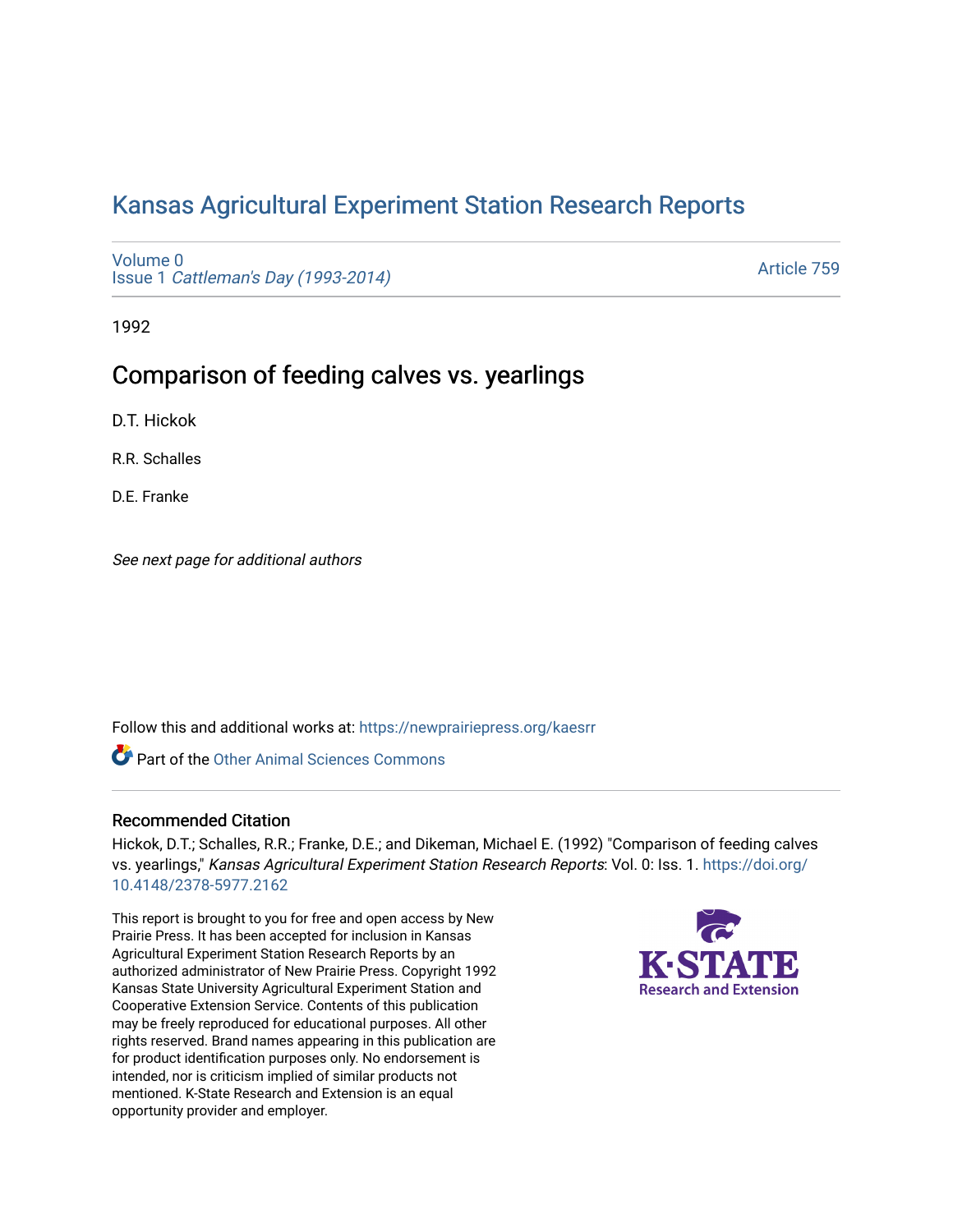## Comparison of feeding calves vs. yearlings

## Abstract

Data from the 207 crossbred steers used in this study indicate that when calves are placed in the feedlot on a finishing ration at weaning, they will have better feed efficiencies, greater lifetime ADGs, lighter carcass weights, and equal carcass qualities compared to those placed as yearlings. In recent times, heavy carcass weights have been rather common in the industry. Every over-weight steer had a desirable weight at one time, and this study shows that they would have produced a desirable carcass if managed correctly.

## Keywords

Cattlemen's Day, 1992; Kansas Agricultural Experiment Station contribution; no. 92-407-S; Report of progress (Kansas State University. Agricultural Experiment Station and Cooperative Extension Service); 651; Beef; Cattle; Management; Performance; Carcass; Systems

## Creative Commons License



This work is licensed under a [Creative Commons Attribution 4.0 License](https://creativecommons.org/licenses/by/4.0/).

## Authors

D.T. Hickok, R.R. Schalles, D.E. Franke, and Michael E. Dikeman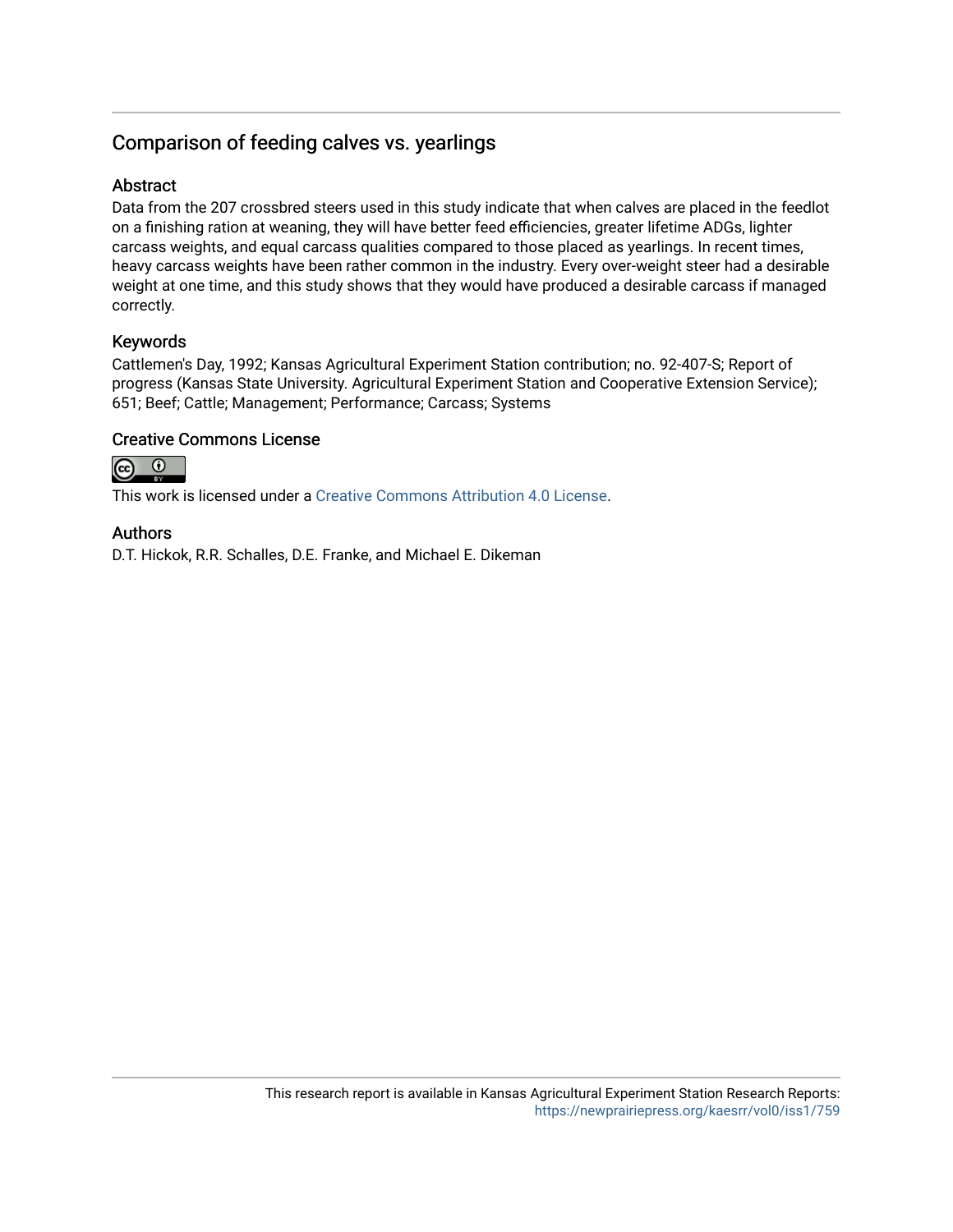#### **COMPARISON OF FEEDING CALVES VS. YEARLINGS**

*D. T. Hickok, R. R. Schalles, M. E. Dikeman, and D.E. Franke<sup>1</sup>*

#### **Summary**

Data from the 207 crossbred steers used in this study indicate that when calves are placed in the feedlot on a finishing ration at weaning, they will have better feed efficiencies, greater lifetime ADGs, lighter carcass weights, and equal carcass qualities compared to those placed as yearlings. In recent times, heavy carcass weights have been rather common in the industry. Every over-weight steer had a desirable weight at one time, and this study shows that they would have produced a desirable carcass if managed correctly.

(Key Words: Cattle, Management, Performance, Carcass, Systems.)

#### **Introduction**

The advent of boxed beef and portion control has placed a premium on uniformity of slaughter weights and caused discrimination against large carcasses. Today's fast growing cattle can meet packer specifications if they are placed in the feedlot as weaning calves. This study was designed to compare feedlot and carcass traits of steers started on a finishing ration as weaning calves (accelerated system) vs. growing calves and placing them on a finishing ration as yearlings (conventional system).

#### **Experimental Procedures**

Crossbred steers were produced from 2-, 3-, and 4-breed rotational crossbreeding systems involving Angus, Hereford, Charolais, and Brahman breeds at Louisiana State University, Baton Rouge. Half of each cow breed group was bred to Gelbvieh bulls as a terminal cross. Calves were born between Jan. 31 and April 14 and weaned at an average age of 185 days. At weaning, steer calves were randomly assigned, within breed groups, to either a calf or yearling management system. After an approximately 3 wk conditioning period, 45 calves were shipped to KSU in 1989 and 64 in 1990 to constitute the calf management system. The 44 steers in 1989 and 54 in 1990 assigned to the yearling management system were grazed during the winter at Baton Rouge on rye grass pasture and shipped to KSU in early May of the following year. Steers in both management groups were group-fed for 18 to 21 days, while the energy density of the ration was increased to 75% concentrate (DM basis). Steers were then sorted into pens of 5 or 6 head and the ration was increased to 90% concentrate (DM basis) over the next 3 wk. Cattle remained on that ration until slaughter. The ration consisted of cracked corn, soybean meal, vitamin and mineral supplement, and sorghum silage. Half of each breed group within each management system was slaughtered when the ultrasound-measured backfat was between .3 and .4 in., and the other half was slaughtered with backfat between .5 and .6 in. Carcass data were collected after 24 hr in the cooler.

Three alternative slaughter end points within management systems were evaluated; 1) constant days on feed, 2) constant adjusted carcass backfat, and 3) constant slaughter weight. Data were analyzed using least

<sup>&</sup>lt;sup>1</sup>Department of Animal Science, Louisiana State University, Baton Rouge.